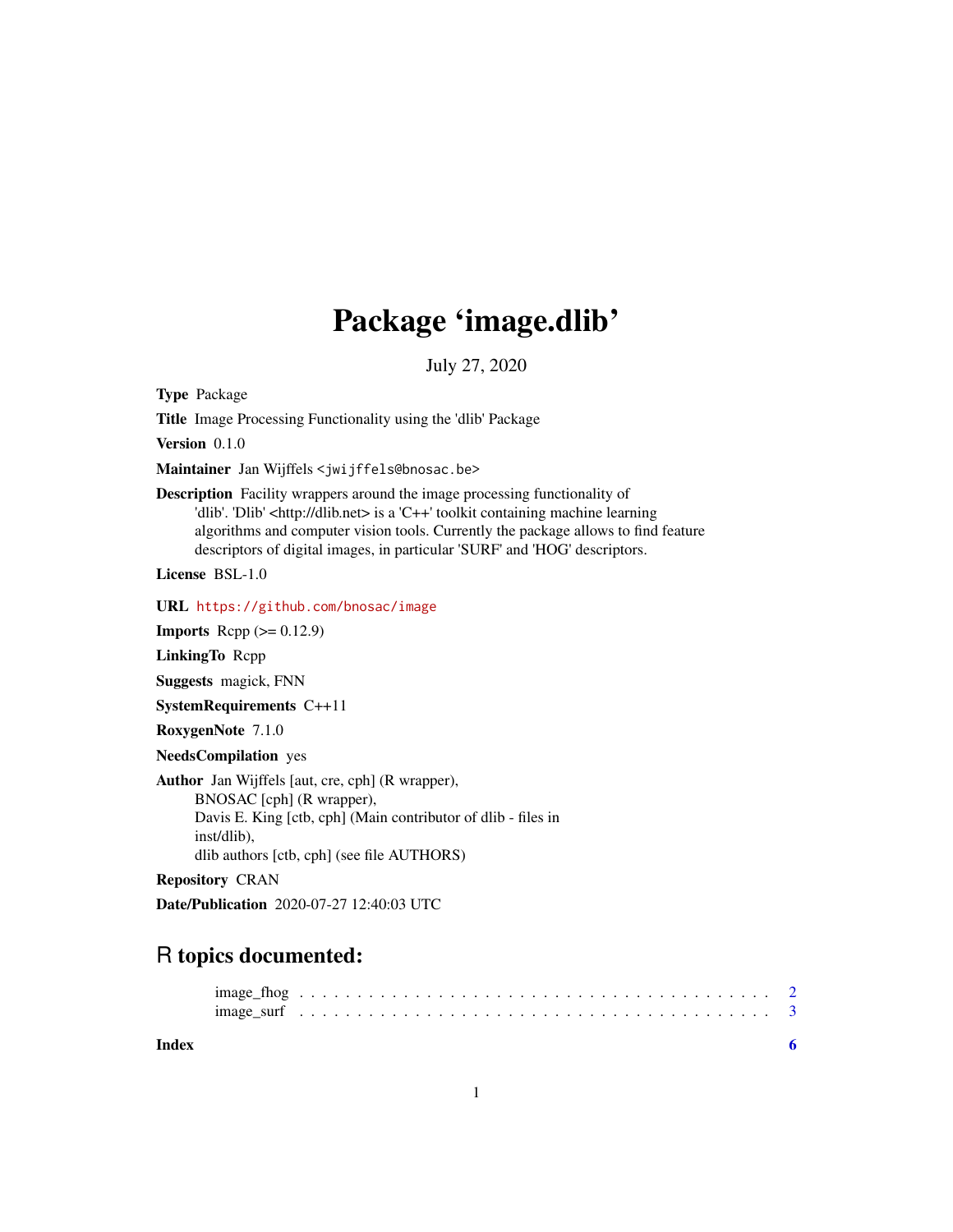#### Description

Gets the histogram of oriented gradients (HOG) feature descriptor [https://en.wikipedia.org/](https://en.wikipedia.org/wiki/Histogram_of_oriented_gradients) [wiki/Histogram\\_of\\_oriented\\_gradients](https://en.wikipedia.org/wiki/Histogram_of_oriented_gradients) of an image. More information on the calculation, see the reference paper or the dlib reference [http://dlib.net/dlib/image\\_transforms/fhog\\_](http://dlib.net/dlib/image_transforms/fhog_abstract.h.html) [abstract.h.html](http://dlib.net/dlib/image_transforms/fhog_abstract.h.html)

#### Usage

```
image_fhog(
  x,
 cell_size = 8L,
  filter_rows_padding = 1L,
  filter_cols_padding = 1L
)
```
#### Arguments

| $\mathsf{x}$        | a 3-dimensional array of integer pixel values where the first dimension is RGB,<br>2nd the width of the image and the 3rd the height of the image. See the example. |
|---------------------|---------------------------------------------------------------------------------------------------------------------------------------------------------------------|
| cell_size           | integer. HOG groups pixels in cells, based on which a histogram of the gradiens<br>is computed. Give the cell size. Defaults to 8.                                  |
| filter_rows_padding |                                                                                                                                                                     |
|                     | integer indicating how many extra rows and columns of zero padding along the<br>borders to add, for more efficient convolution code                                 |
| filter_cols_padding |                                                                                                                                                                     |
|                     | integer indicating how many extra rows and columns of zero padding along the                                                                                        |
|                     | borders to add, for more efficient convolution code                                                                                                                 |

#### Value

a list with HOG features of the pixels mapped into HOG space. It contains:

- hog\_height: The size of the height of the image in HOG space
- hog\_width: The size of the width of the image in HOG space
- hog\_feature: The 31 dimensional FHOG vector, one for each pixel in HOG space. This is an array of dimension hog\_height x hog\_width x 31. The 31-dimensional vector describes the gradient structure within the cell.
- hog\_cell\_size: The HOG cell\_size
- filter\_rows\_padding: The value of filter\_rows\_padding
- filter\_cols\_padding: The value of filter\_cols\_padding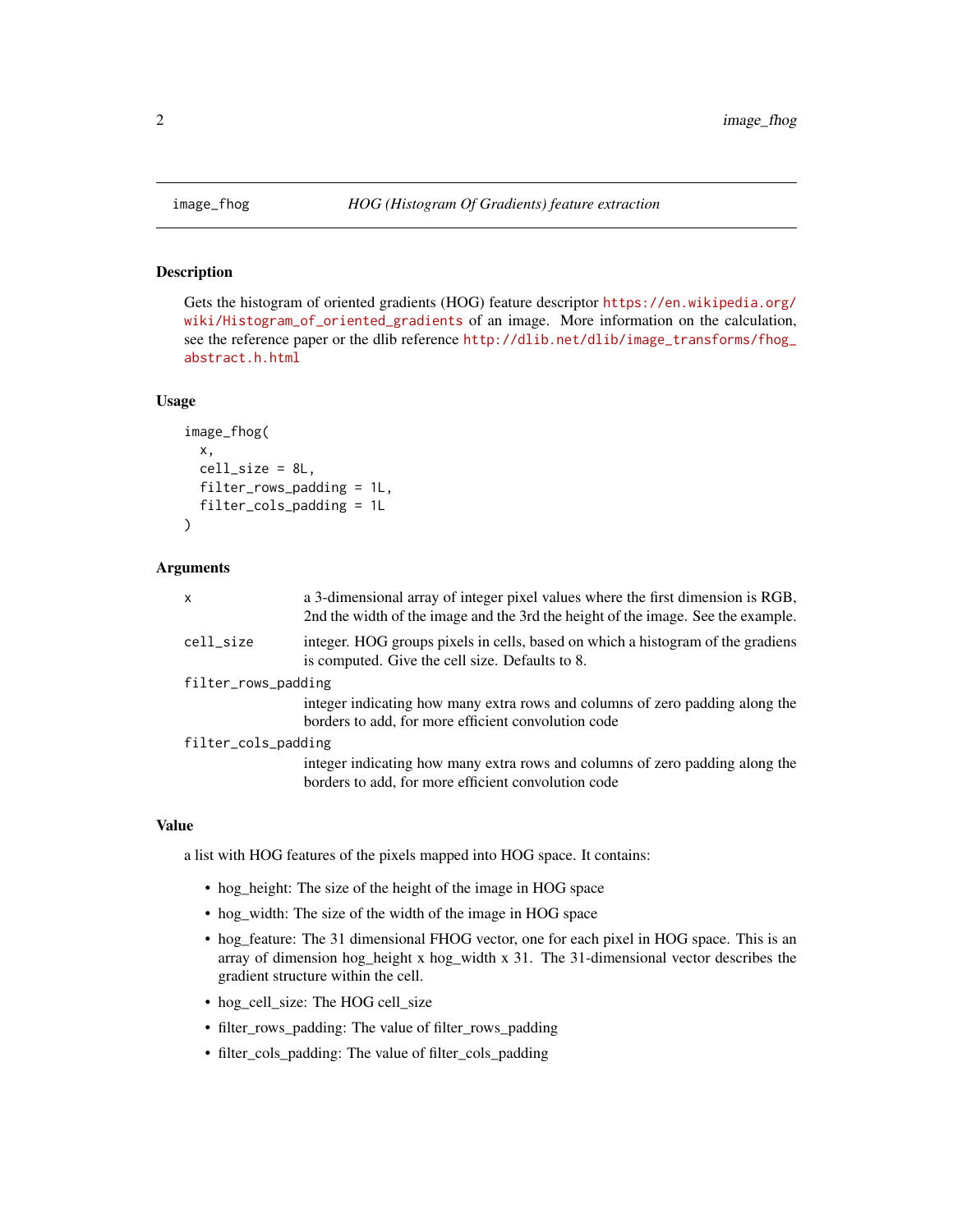#### <span id="page-2-0"></span>image\_surf 3

#### References

Object Detection with Discriminatively Trained Part Based Models by P. Felzenszwalb, R. Girshick, D. McAllester, D. Ramanan IEEE Transactions on Pattern Analysis and Machine Intelligence, Vol. 32, No. 9, Sep. 2010

#### Examples

```
library(magick)
f <- system.file("extdata", "cruise_boat.png", package = "image.dlib")
x \leftarrow \text{image\_read}(f)x
feats \leq image_data(x, channels = "rgb")
feats <- as.integer(feats, transpose = FALSE)
feats <- image_fhog(feats, cell_size = 8)
str(feats)
## FHOG feature vector of pixel at HOG space position 1, 1
feats$fhog[1, 1, ]
## FHOG feature vector of pixel at HOG space position 4 (height), 7 (width)
feats$fhog[4, 7, ]
```
#### image\_surf *Find SURF points in an image*

#### Description

SURF (speeded up robust features) points are blobs in a digital image [https://en.wikipedia.](https://en.wikipedia.org/wiki/Speeded_up_robust_features) [org/wiki/Speeded\\_up\\_robust\\_features](https://en.wikipedia.org/wiki/Speeded_up_robust_features). The function identifies these points in the image and also provides a numeric descriptor of each point.

This SURF descriptor is used on computer vision applications like object matching (by comparing the SURF descriptor of several images using e.g. kNN - from the rflann package) or object recognition. The SURF feature descriptor is based on the sum of the Haar wavelet response around the point of interest. More information on the calculation, see the reference paper.

#### Usage

```
image_surf(x, max_points = 1000, detection_threshold = 30)
```
#### Arguments

| $\mathsf{x}$        | a 3-dimensional array of integer pixel values where the first dimension is RGB,<br>2nd the width of the image and the 3rd the height of the image. See the example. |
|---------------------|---------------------------------------------------------------------------------------------------------------------------------------------------------------------|
| max_points          | maximum number of surf points to find                                                                                                                               |
| detection_threshold |                                                                                                                                                                     |
|                     | detection threshold (the higher, the lower the number of SURF points found)                                                                                         |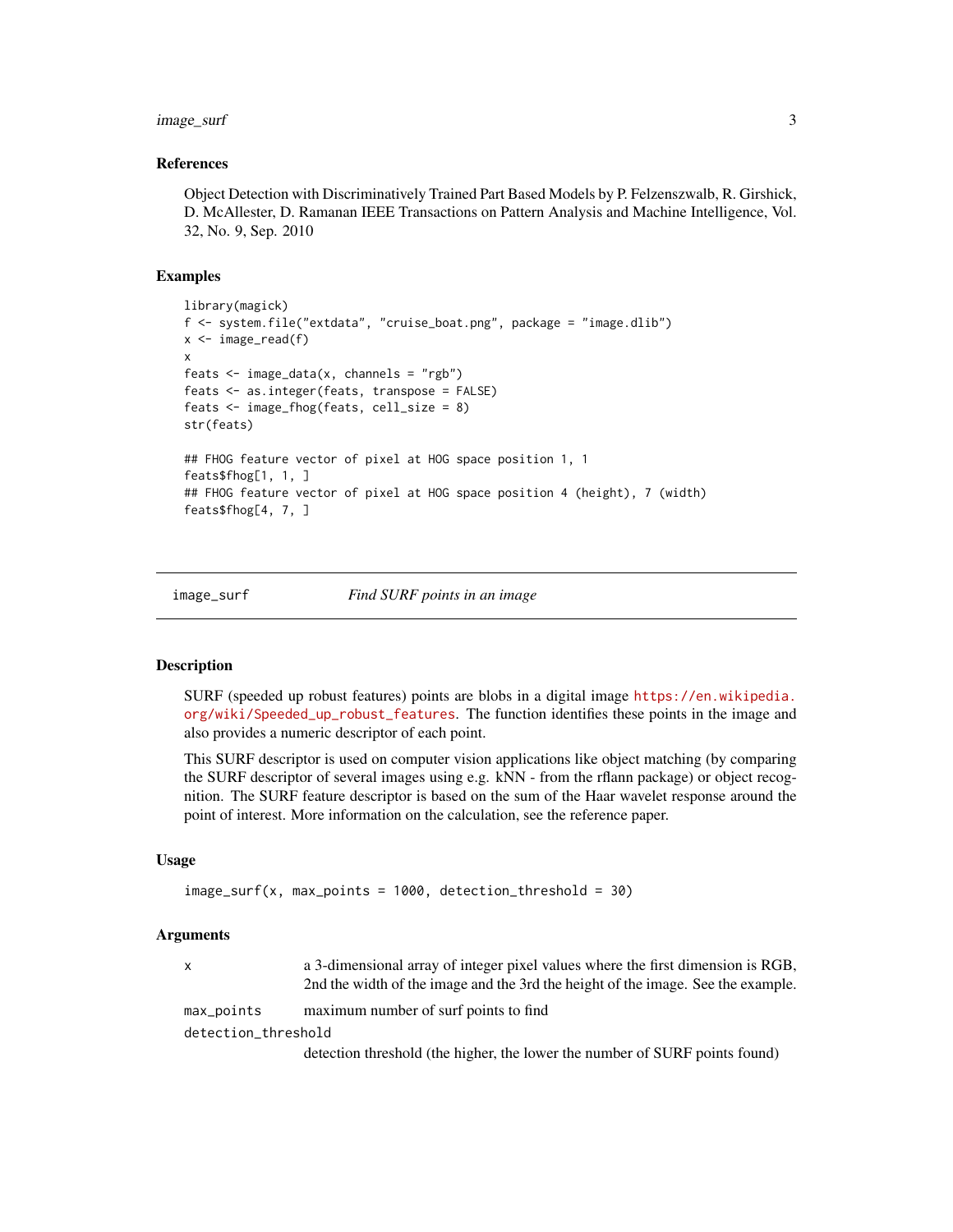#### Value

a list with SURF points found and the SURF descriptor. It contains:

- points: The number of SURF points
- x: The x location of each SURF point
- y: The y location of each SURF point
- angle: The angle of each SURF point
- pyramid\_scale: The pyramid scale of each SURF point
- score: The score of each SURF point
- laplacian: The laplacian at each SURF point
- surf: The SURF descriptor which is a matrix with 64 columns describing the point

#### References

SURF: Speeded Up Robust Features By Herbert Bay, Tinne Tuytelaars, and Luc Van Gool

#### Examples

```
library(magick)
f <- system.file("extdata", "cruise_boat.png", package = "image.dlib")
x \leftarrow \text{image\_read}(f)x
surf_blobs \leq image_data(x, channels = "rgb")
surf_blobs <- as.integer(surf_blobs, transpose = FALSE)
surf_blobs <- image_surf(surf_blobs, max_points = 10000, detection_threshold = 50)
str(surf_blobs)
library(magick)
plt \leftarrow image_{draw(x)}points(surf_blobs$x, surf_blobs$y, col = "red", pch = 20)
dev.off()
plt
## Not run:
## Plot the points
"as.cimg.magick-image" <- function(x){
 out <- lapply(x, FUN=function(frame){
    frame \leq as.integer(frame[[1]])[, , 1:3] # dropping the alpha channel
    dim(frame) <- append(dim(frame), 1, after = 2)
    frame
  })
  out$along <- 3
  out <- do.call(abind::abind, out)
  out <- imager::as.cimg(out)
  out <- imager::permute_axes(out, "yxzc")
  out
}
library(imager)
library(magick)
library(abind)
```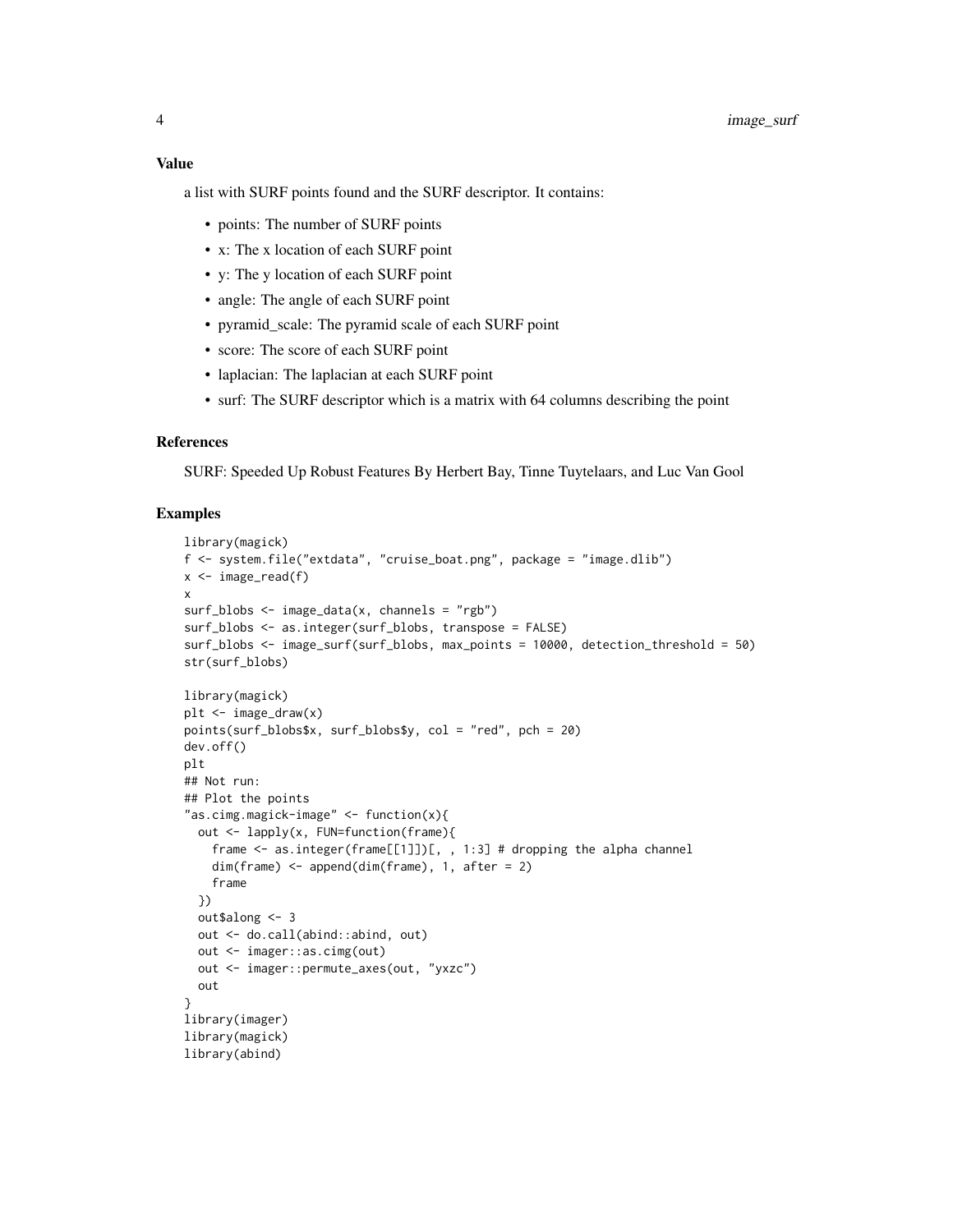#### image\_surf 5

```
img \leftarrow image\_read(path = f)plot(as.cimg(img), main = "SURF points")
points(surf_blobs$x, surf_blobs$y, col = "red", pch = 20)
## End(Not run)
library(magick)
img1 <- image_scale(logo, "x300")
img2 <- image_flip(img1)
height <- image_info(img1)$height
sp1 <- image_surf(image_data(img1, channels = "rgb"), max_points = 50)
sp2 <- image_surf(image_data(img2, channels = "rgb"), max_points = 50)
## Match surf points and plot matches
library(FNN)
k <- get.knnx(sp1$surf, sp2$surf, k = 1)
combined <- image_append(c(img1, img2), stack = TRUE)
plt <- image_draw(combined)
points(sp1$x, sp1$y, col = "red")
points(sp2$x, sp2$y + height, col = "blue")
for(i_from in head(order(k$nn.dist), 50)){
 i_to <- k$nn.index[i_from]
 lines(x = c(sp1$x[i_to], sp2$x[i_from]), y = c(sp1$y[i_to], sp2$y[i_from] + height), col = "red")
}
dev.off()
plt
```